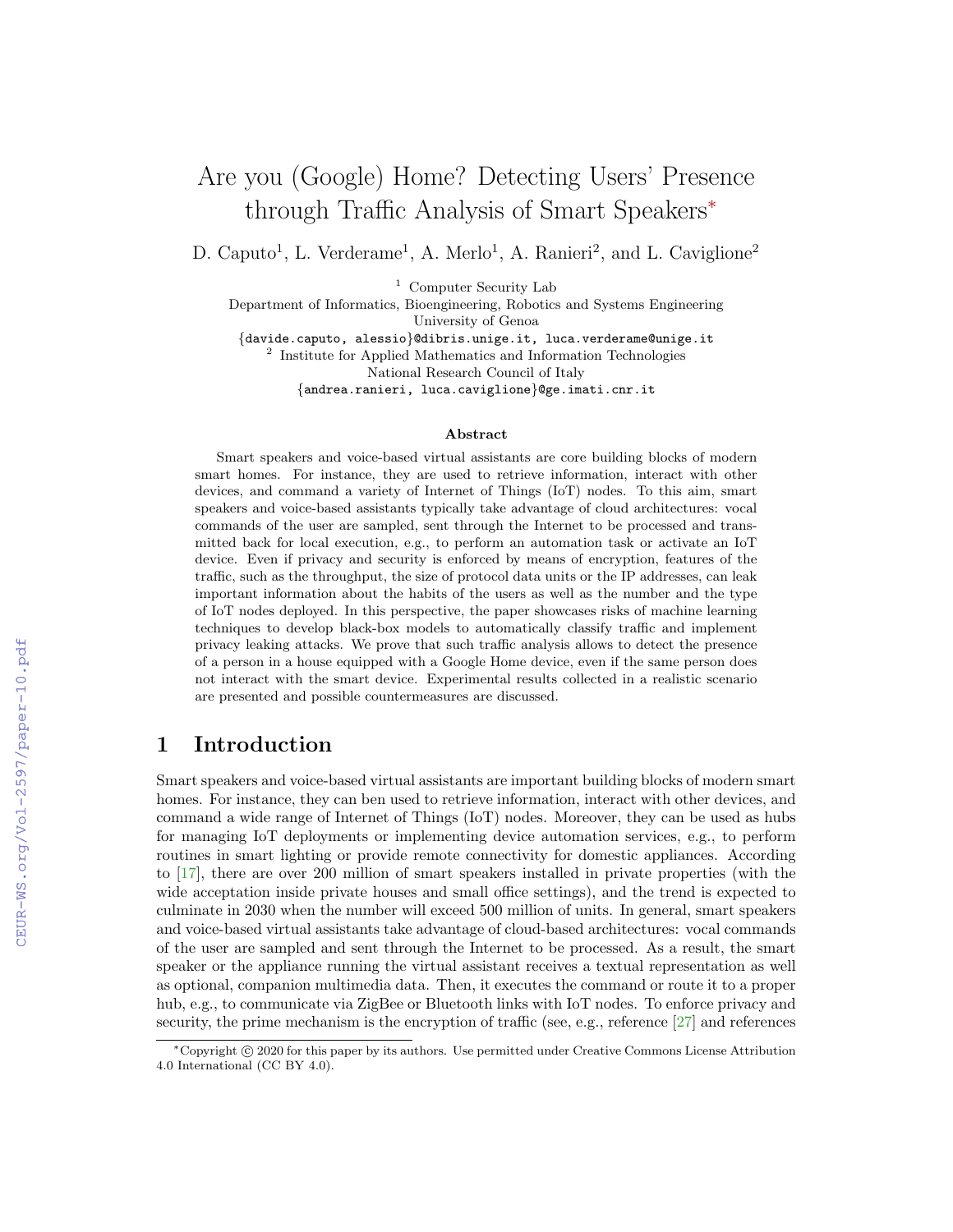therein). However, features of the flows such as, the throughput, the size of protocol data units or (address, port) tuples, can leak important information about the habits of the users [\[8\]](#page-9-0) or the number and the type of IoT nodes [\[4,](#page-9-1) [22\]](#page-10-0). As a consequence, an attacker can collect traffic from the local IEEE 802.11 wireless loop or between the home gateway and the Internet and then try to guess the type of IoT nodes and the state of sensors and actuators. With such a knowledge, the malicious entity can launch a wide array of offensive campaigns, such as profile users, plan attacks to the physical space or perform social engineering campaigns [\[4,](#page-9-1) [22\]](#page-10-0).

Despite the underlying technology or the complexity of the deployment, there is an increasing interest in investigating risks arising from the statistical analysis of the traffic exchanged by a smart speaker and the cloud. For instance, in [\[4\]](#page-9-1) authors showcase how passive network analysis can be used to identify devices and correlate some user activities, e.g., traffic flows produced by switches and health monitors can leak the sleep cycle of a user. In [\[12\]](#page-9-2), the traffic produced by state transitions of home devices (i.e., a thermostat and a carbon dioxide detector) can be used to infer if a user is present in the home. Such idea is further refined in [\[1\]](#page-9-3), where passive measurements are used to develop models of the daily routine of individuals (e.g., leaving/arriving home). Concerning works aiming at identifying devices, possibly by adopting machine learning or statistical tools, in [\[22\]](#page-10-0) several machine learning techniques are used to identify IoT devices by exploiting "poor" information like the length of packets produced during normal operations. Additionally, in [\[3\]](#page-9-4) the risks of HTTP-based communications are discussed, both from the perspective of inferring data about the devices (e.g., the state or the intensity of a light source) and performing session-highjacking attacks.

In addition, sensitive data contained in IoT nodes and smart speakers can be relevant for forensics investigations [\[18\]](#page-10-1), and traffic patterns can be manipulated by malware to exfiltrate data, for instance through information hiding schemes [\[13\]](#page-9-5) or covert channels [\[10,](#page-9-6) [19\]](#page-10-2). In this vein, the paper discusses risks of machine learning techniques to develop black-box models for automatically classifying traffic and to implement privacy leaking attacks. Differently from previous works [\[1,](#page-9-3) [3,](#page-9-4) [12,](#page-9-2) [22\]](#page-10-0), we focus on understanding whether it is possible to recognize the presence of a user when no queries are performed. In fact, when a request is sent towards the Internet, the produced traffic volumes or the appearance of specific network addresses trivially leak the presence of a human operator in the house. To this aim, we empirically prove how it is possible to detect the presence of a person in a house by analysing the traffic produced by a Google Home device under the assumption that the person is not interacting with it. Nevertheless, attention will be devoted in proposing ideas to mitigate such kind of threats by acting at the traffic level. In fact, the design of suitable mitigation techniques is often neglected (see, e.g., [\[3\]](#page-9-4) for a notable exception) or addressed at an API-permission level [\[2\]](#page-9-7), which is definitely out of the scope of the paper.

Summing up, the contributions of this work are:  $i)$  to review the architectural blueprint used by smart speakers and voice-based virtual assistants and elaborate an effective model to conduct privacy leaking attacks, and ii) to evaluate the effectiveness of using machine learning techniques for black-box modelling of traffic. We also sketch some design rules to mitigate identification attacks in Section [5.](#page-8-0)

The remainder of the paper is structured as follows. Section [2](#page-2-0) discusses the general architecture used by smart speakers to control IoT devices, introduces the threat model and the machine learning mechanisms that can be exploited by the attacker. Section [3](#page-5-0) deals with the testbed used to collect data, while Section [4](#page-7-0) presents numerical results and Section [5](#page-8-0) concludes the paper and showcases some possible future directions.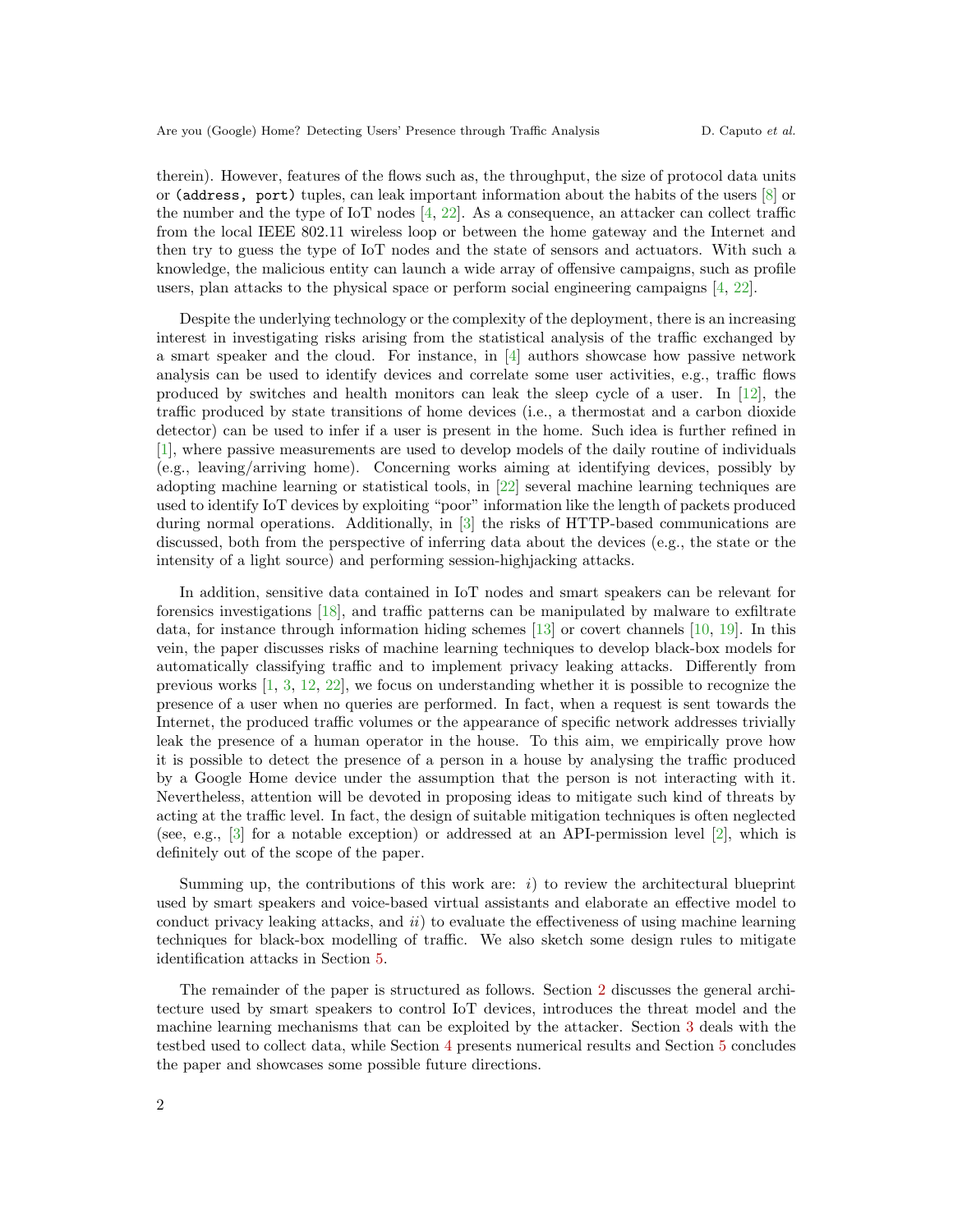### <span id="page-2-0"></span>2 Smart Speakers: Architecture and Threat Model

As hinted, smart speakers and voice-based virtual assistants are a core foundation for smart homes. In essence, they provide a user interface to issue requests or commands in a natural manner, i.e., by simply talking. Such devices can be also used as hubs for other IoT nodes and network appliances or to perform tasks like playing music and video, purchasing items, and to make recommendations. Besides, smart speakers and virtual assistants can provide a variety of information including directions and weather forecasts.

As today, the most popular smart speakers implementing the aforementioned features are Google Home<sup>[1](#page-2-1)</sup>, HomePod<sup>[2](#page-2-2)</sup> and Amazon Echo<sup>[3](#page-2-3)</sup>, whereases virtual assistants are Amazon Alexa<sup>[4](#page-2-4)</sup>, Apple Siri<sup>[5](#page-2-5)</sup> and Google Assistant<sup>[6](#page-2-6)</sup>. Literature still lacks of a unified terminology for this class of devices and services. In fact, smart speakers and virtual assistants are identified as intelligent personal assistants, virtual personal assistants, home digital voice assistants, voice-enabled speakers, smart speakers, and voice-based virtual assistants, just to mention the most popular names. Therefore, in the following, we only use the terms smart speakers or Intelligent Virtual Assistant (IVA) interchangeably, except when doubt may arise.

Even if each smart speaker is characterized by specific design choices and some setups are implemented via a complex interplay of technologies and services, the core architectural blueprint is quite standard and depicted in Figure [2.](#page-11-0) The overall set of components is often defined as the ecosystem as to emphasize the end-to-end pipeline at the basis of such services, i.e., hardware or software entities allowing the interaction of end users, computing and communication services, and software running in IoT nodes. Even if each vendor usually implements its own blueprint, the typical one is composed of four major components:

- **Smart Speaker** or **IVA**: it is in charge of collecting vocal commands, sample them and transmit the data trough the Internet to a backend. Upon receiving a response, the smart speaker or the software IVA agent can provide a feedback to the user or directly interact with other devices. For instance, the smart speaker could start the playback of a music stream received from a Content Delivery Network (CDN) or send through a ZigBee link a command to a smart lightbulb. In some cases, it can also act as a sort of "router", thus delivering commands to the suitable hub. To avoid security and privacy threats, communications are encrypted via the Secure Socket Layer (SSL) [\[8,](#page-9-0) [15\]](#page-10-3).
- Client and IoT Devices: they are the targets of commands of the ecosystem. Typical nodes deployed in a smart home are sensors, actuators, Bluetooth/ZigBee bridges, wireless speakers or IoT-capable appliances. As previously said, some entities belonging to this class can be colocated within the smart speaker.
- IVA Cloud: it is the backend in charge of processing data and delivering back text/binary representations of commands to be executed, including additional contents like multimedia streams, geographical information or JSON files containing a composite variety of information. With the advent of open ecosystems promoting the interaction among services provided by multiple vendors, the borders of the IVA cloud are blurring [\[8\]](#page-9-0), [\[10\]](#page-9-6), [\[15\]](#page-10-3). For instance, vocal stimuli could be processed in a datacenter and sent back to

<span id="page-2-5"></span><sup>5</sup><https://developer.apple.com/siri/>

<span id="page-2-1"></span><sup>1</sup>[https://store.google.com/product/google\\_home](https://store.google.com/product/google_home)

<span id="page-2-2"></span><sup>2</sup><https://www.apple.com/homepod/>

<span id="page-2-3"></span><sup>3</sup><https://www.amazon.com/echodot>

<span id="page-2-4"></span><sup>4</sup><https://developer.amazon.com/alexa>

<span id="page-2-6"></span> $^6$ <https://assistant.google.com/>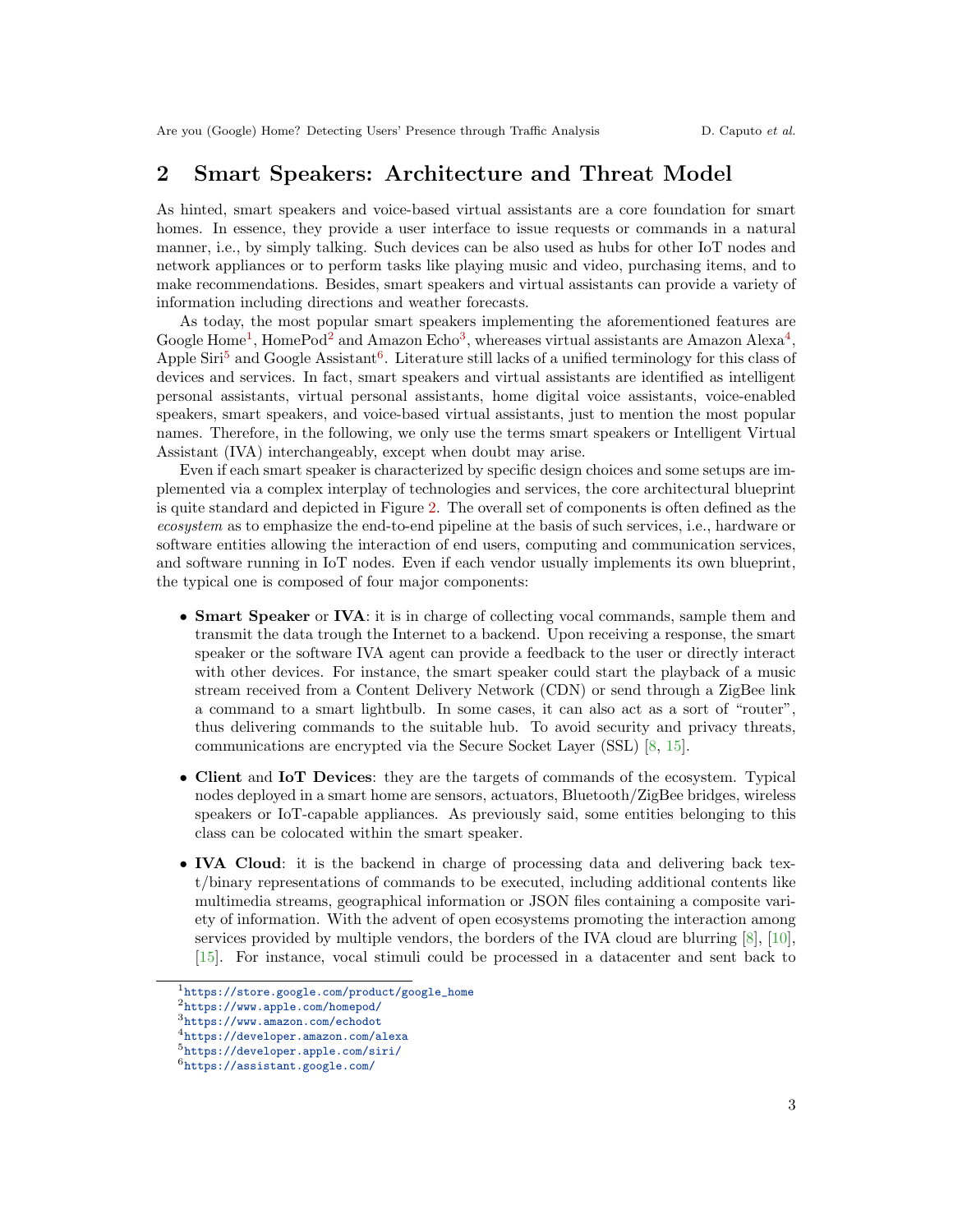the IVA while contents can be delivered by a third-part CDN and some IoT nodes could establish a direct point-to-point connection with the computing infrastructure of their manufacturer.

• Network: it connects the smart speaker or the IVA with IoT nodes as well as the Internet. Typical deployments use a single local (wireless) network connected via a router/gateway to the Internet. However, in most complex scenarios, different networks could be present, e.g., a local access cabled network for some IoT nodes and hubs and multiple wireless loops to connect smart devices and grant access to the user via a smartphone. Concerning protocols used to exchange data between the IVA and the cloud, the TCP is the main choice, with the multipath variant to optimize performances and reduce delays [\[8\]](#page-9-0). A notable exception is the Google ecosystem. In fact, it exploits QUIC [\[6\]](#page-9-8), a protocol originally engineered to improve performance issues of HTTP/2 and based on transport streams multiplexed over UDP. We point out that the presence of QUIC can represent a signature to ease the identification of the ecosystem (e.g., Apple HomeKit vs. Google). However, this requires to understand its behaviors, which can be highly influenced by the underlying network conditions (see, e.g., [\[7\]](#page-9-9) for a sensitivity/performance analysis of the SPDY counterpart in different wireless settings).

Concerning the typical usage scenario, smart speakers rely upon a microphone to sense commands, which are processed by a vocal interpreter running locally. In fact, only wakeup commands are executed within the device, while others are transmitted remotely to the cloud. Each IVA is activated via its own phrase or keyword and the most popular are "Ok Google", "Alexa", and "Hey Siri", for the case of Google Assistant, Amazon Echo/Alexa and Apple/HomeKit ecosystem, respectively. As it will be detailed later on, a relevant fragility is due to the continuous data exchange from the IVA and the cloud. Even if several frameworks could be considered "secure" both from the architectural and technological viewpoints, still they are prone to a variety of privacy-breaking attacks targeting a composite set of features observable within the encrypted traffic flows [\[2,](#page-9-7) [4,](#page-9-1) [8,](#page-9-0) [27\]](#page-10-4).

#### 2.1 Threat Model

We aim at investigating the class of attacks targeting the encrypted traffic in a black-box manner, i.e., without trying to decipher the payload of protocol data units. Literature abounds of works dealing with techniques against SSL flows, for instance, [\[11\]](#page-9-10) provides an extensive survey on Man-in-the-Middle (MitM) attacks for SSL/TLS conversations as well as techniques to highjack or spoof different protocol entities and nodes (e.g., BGP routes, ARP/RARP caches, and access points). Moreover, [\[21\]](#page-10-5) reports an MitM attack expressly crafted for the Alexa IVA. Specifically, it targets "skills", which are extensions introduced to integrate third-part devices and services in the Amazon ecosystem. An attacker can redirect the voice input of the victim to a malicious node, thus highjacking the conversation. However, such attacks are definitely outside of the scope of this paper. Rather, we consider an adversary wanting to profile the user, for instance, for reconnaissance purposes or to plan a physical attack. To this aim, the adversary can exploit the traffic to infer "behavioral" information, e.g., when the victim is not at home. Figure [3](#page-11-1) depicts the reference threat model.

In more detail, we assume an adversary (denoted as *malicious user* in the figure) that can only perform a passive attack, i.e., he/she can observe and acquire the traffic produced by the victim but cannot alter or manipulate it. To this aim, the adversary should access the home router. However, this is not a tight constraint as he/she can abuse the IEEE 802.11 wireless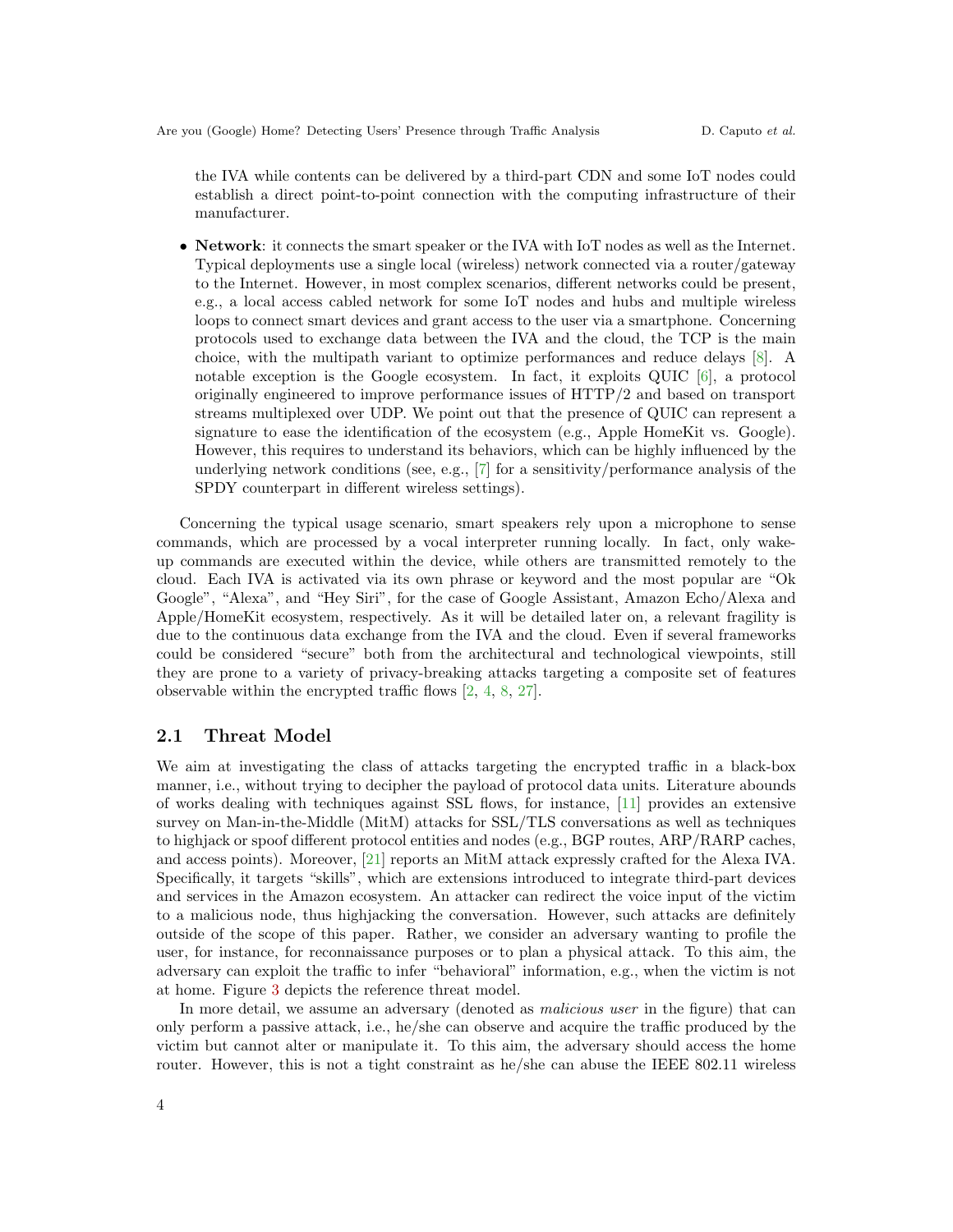loop to gather information to be sent to the IVA (see, e.g.,  $[9]$  for an analysis of threats that can be done by moving throughout the attack surface). We also assume that the adversary is not able to use the contents of the packets to launch the attack: in other words, he/she is not able to attack the TLS/SSL or VPN schemes usually deployed. Therefore, by inspecting the traffic produced by the smart speaker, the adversary can only rely on statistics and metadata of conversations. As an example, the attacker inspects (or computes by performing suitable operations) values like the throughput, the size of protocol data units, the IP address, the number of different endpoints, flags within the headers of the packets, or the behavior of the congestion control of the TCP. Finally, as it's usually done in similar works, we assume that the attacker is able to isolate and recognize traffic that comes from different IoT devices [\[5,](#page-9-12) [20,](#page-10-6) [24\]](#page-10-7).

Even if the deployment of encryption schemes is not sufficient to prevent the leakage of important information about the habits of users [\[8\]](#page-9-0) and the number or the type of IoT nodes deployed [\[1,](#page-9-3) [3,](#page-9-4) [4\]](#page-9-1), this was a suitable countermeasure to mitigate a wide variety of threats. Alas, the advent of computational-efficient statistical tools brings into a feasibility zone a new wave of attacks. As a prototypal example, the work in [\[26\]](#page-10-8) demonstrated how to leak the language of the talker by inspecting the bit rate of VoIP conversations. In essence, authors used a sort of "signatures" produced by the variable bit rate codec to feed various classifiers, such as the k-Nearest Neighbors, Hidden Markov Models, and Gaussian Mixture Models and a computational-efficient variant of the  $\chi^2$  classifiers, to identify the language with different performances (e.g., they can discriminate between English and Hungarian and from Brazilian Portuguese and English with a 66.5% and 86% of accuracy, respectively). We then review the most suitable tools that the adversary can use to extract information obtained from the gathered traffic and then unhinge the privacy of smart speakers and part of the IoT subsystem.

#### <span id="page-4-0"></span>2.2 Machine Learning Techniques for Attacking the IoT Ecosystem

Nowadays, gathering and analyzing traffic is a core technique used during the reconnaissance phase of an attack [\[25\]](#page-10-9), e.g., to enumerate devices or to fingerprint hosts for searching known vulnerabilities. In this work we consider the attacker wanting to infer high-level information, for instance to launch social engineering campaigns or plan physical attacks. Literature showcases different machine learning approaches and their adoption to solve networking duties is becoming a de-facto standard (see, [\[23\]](#page-10-10) for a recent survey on the use of deep learning for different traffic classification problems). However, in the perspective of endowing an attacker with the suitable tools to gather information on the state of the smart speaker or the IVA, we shortlisted the following most promising algorithms.

- Decision Tree (DT) is a family of non-parametric supervised learning methods suitable for classification and regression problems [\[16\]](#page-10-11). The DT builds classification or regression models in the form of a tree structure. To this aim, it breaks down the data into smaller subsets while developing an associated decision tree. The process is iterated by further splitting the dataset and the final result is a tree with decision nodes and leaf nodes.
- **Adaptive Boosting AdaBoost** (AB) exploits the the idea of creating a highly accurate prediction rule by combining many relatively weak and inaccurate rules [\[16\]](#page-10-11). AdaBoost can be used in conjunction with many other types of learning algorithms to improve performance. In this case, the output of the other learning algorithms (defined as weak learners) is combined into a weighted sum that represents the final output of the boosted classifier.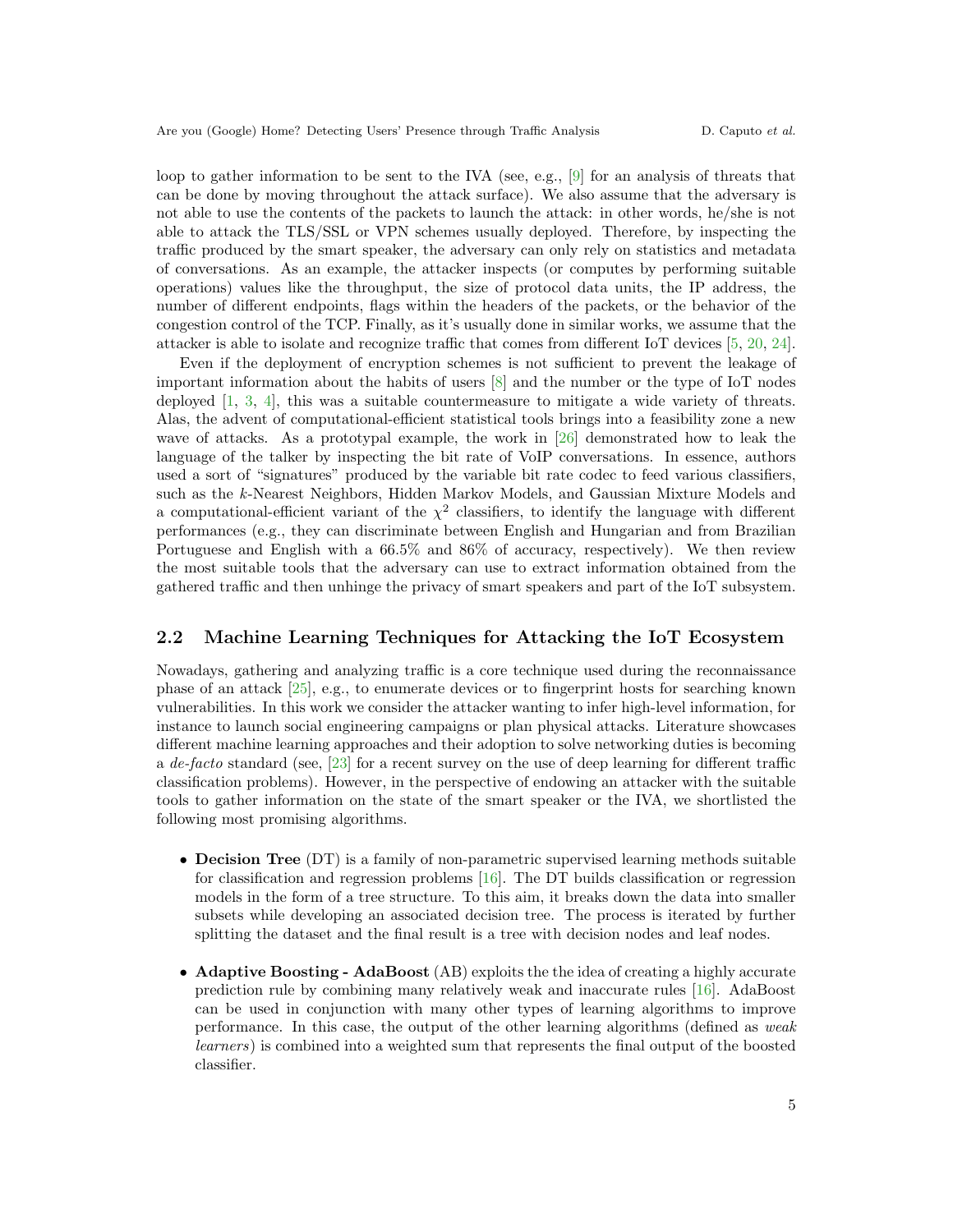### <span id="page-5-0"></span>3 Experimental Testbed

To prove the effectiveness of privacy threats of smart speakers leveraging machine learning techniques, we developed an experimental testbed. Due to the lack of public datasets containing network traffic of smart speakers, we have also developed an automated framework for generating and collecting the relevant network traffic.

Concerning the device under investigation, we used a Google Home Mini<sup>[7](#page-5-1)</sup> since it is one of the most popular smart appliances. Our version is equipped with an IEEE 802.11 L2 interface, an internal microphone to sense commands and the surrounding environment, and a loudspeaker for audio playback and LEDs for visual feedbacks. The configuration of the device must be done via a companion application<sup>[8](#page-5-2)</sup>. To this aim, we provided the SSID and the password of our test network, which allowed the smart speaker to communicate remotely with the cloud running Google services and to exchange data with other devices connect to the same network (e.g., smart tv, smart light bulbs, etc.). We did not performed other tweaks as to reproduce an average installation usually accounting for the device deployed by the user in an out-of-the-box flavor.

Since we are focusing on privacy leakages related to the behavior of the microphone when disabled or when sensing various situations, i.e, the presence of humans or a quiet condition, we performed three different measurement campaigns, each one lasting 3 days. In particular, for the first round of tests, the microphone of the smart speaker was manually set off as to investigate the traffic exchanged between the device and the remote cloud datacenter. Then, for the second round, the microphone was manually set on and the device put in a quiet condition, i.e., the microphone did not receive any stimuli from the surrounding environment, which was completely without noise or voices. For the last round of tests, we set the microphone on and we simulated the presence of humans speaking each others or background noise. We underline that human talkers will not issue the "Ok Google" phrase or will not inadvertently activate the smart speaker. In the following, we denote the different tests as  $\text{mic\_off}$  for the case when the microphone is disabled, mic on and mic on noise for tests with the microphone active and the smart speaker placed in a silent or noisy environment, respectively. To the aim of having proper audio patterns, we selected videos from YouTube in order to stimulate the smart speaker with a wide variety of talkers and settings (e.g., female and male speakers of different ages).

To capture data, we prepared a standard computer to act as the IEEE 802.11 access point and we deployed ad-hoc scripts for running  $\texttt{tshark}^9$  $\texttt{tshark}^9$ , i.e., the command line interface provided by the Wireshark tool. To process the dataset and perform computations, we used a computer with an Intel Core i<sub>7</sub>-3770 processor, with 16 GB of RAM running the Ubuntu 16.04 LTS operating system.

To implement the machine learning algorithms presented in Section [2.2,](#page-4-0) we used the scikit- $\text{learn}^{10}$  $\text{learn}^{10}$  $\text{learn}^{10}$  library. In essence, it is an open-source library developed in Python that contains the implementation of the most popular machine learning algorithms.

#### 3.1 Data Handling

As said, we only collected traffic without performing any operation aimed at breaking the encryption scheme. In other words, we consider a worst-case scenario where the attacker is

<span id="page-5-1"></span><sup>7</sup>[https://store.google.com/it/product/google\\_home\\_mini](https://store.google.com/it/product/google_home_mini)

<span id="page-5-3"></span><span id="page-5-2"></span><sup>8</sup><https://play.google.com/store/apps/details?id=com.google.android.apps.chromecast.app> <sup>9</sup><https://www.wireshark.org/docs/man-pages/tshark.html>

<span id="page-5-4"></span><sup>10</sup><http://scikit-learn.org/>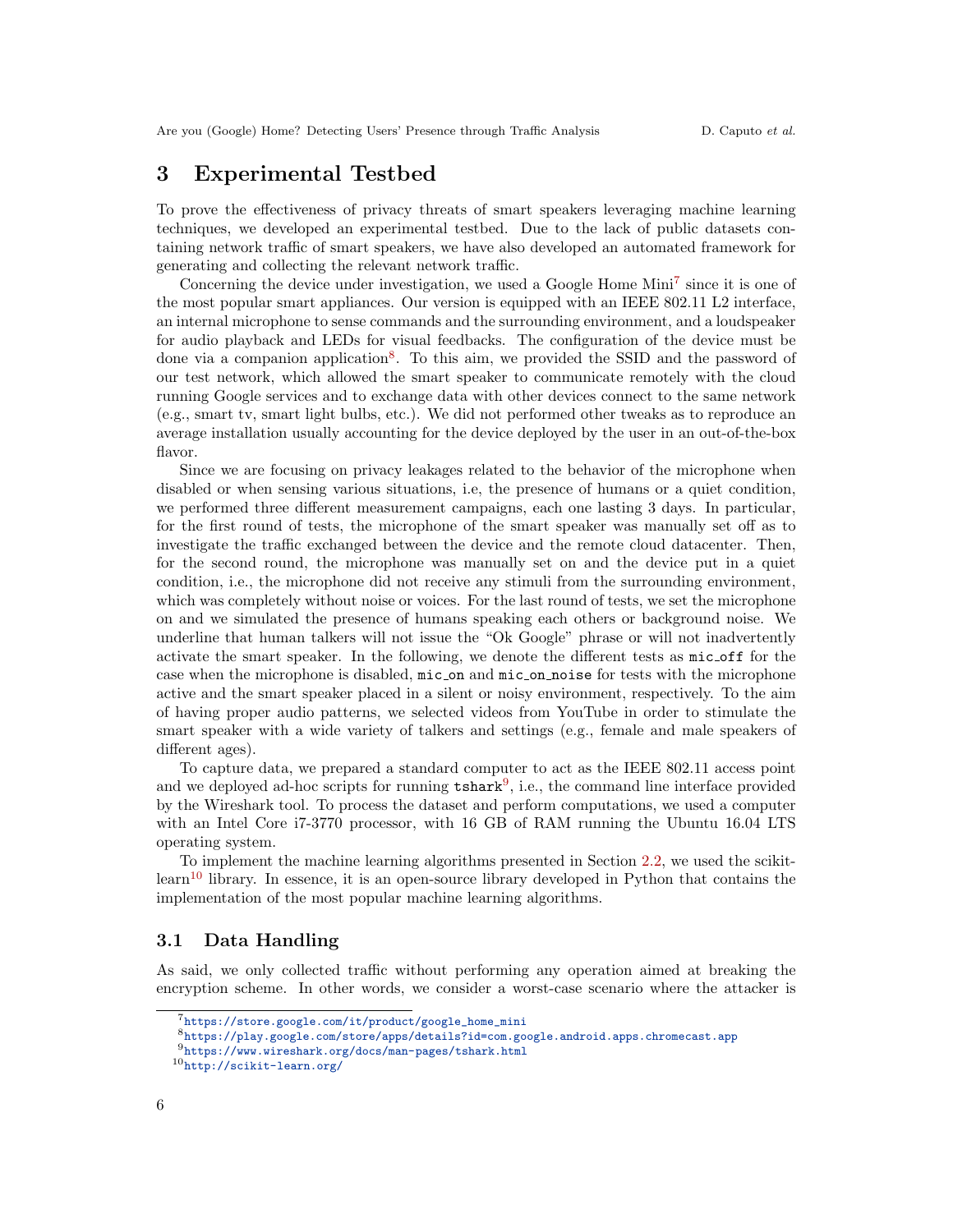not able to perform deep packet inspection or more sophisticated actions (e.g., pinning of SSL certificates). Instead, the threat model we investigate deals with a malicious entity wanting to infer the smart speaker state by only using statistical information observable within the encrypted network traffic. To this aim, the attacker can extract/compute indicators by using two different "grouping" schemes, as depicted in Figure [1.](#page-6-0) In more detail, we computed the desired metrics by considering a suitable amount of packets obtained according to the windowing mechanisms considered as follows:

- time spans of length  $\Delta t$  (see Figure [1a\)](#page-6-1);
- $\bullet$  bursts of a fixed length of N (see Figure [1b\)](#page-6-2).

<span id="page-6-1"></span><span id="page-6-0"></span>

(a) Packets grouped in a window of  $\Delta t$  seconds

<span id="page-6-2"></span>(b) Packets grouped in a window of  $N$  data units

Figure 1: Different policies for grouping packets used for the computation of statistical information.

We point out that the size of the windows affect the amount of information to be processed by the machine learning algorithm. In fact, even if the dataset sill remains unchanged, the number of windows is directly proportional to the volume of information offered to the statistical tool (i.e., for each window a statistical indicator is computed). Concerning the statistical indicators that an attacker can obtain from the traffic exchanged between the IVA and the cloud, we consider:

- Number of TCP, UDP and ICMP packets: allow to quantify the composition of the traffic in terms of observed protocols. For instance, UDP datagrams indicate the presence of signaling carried by the QUIC protocol, whereas TCP segments can represent the exchange of additional data such as multimedia material.
- Number of different IP addresses and TCP/UDP ports: the presence of different endpoints could be used to spot interaction between the smart speaker and the IVA cloud, including actions requiring to contact third-part entities or providers, IoT nodes, private datacenters or CDN facilities.
- per-window Inter packet time (IPT) or packet count: allow to consider how traffic distributes within the two windows used to group packets described in Figure [1.](#page-6-0) Aggressiveness of the source could be used to reveal user activity or stimuli triggered by a vocal input.
- Average value and standard deviation of the TCP window: describe the behavior of the flow in terms of burstiness and bandwidth usage. Such information could lead to indications about how the IVA and its cloud exchange data.
- Average value and standard deviation of the IPT: similarly to the previous case, they can be used to complete information inferred from the packet rate. For instance, the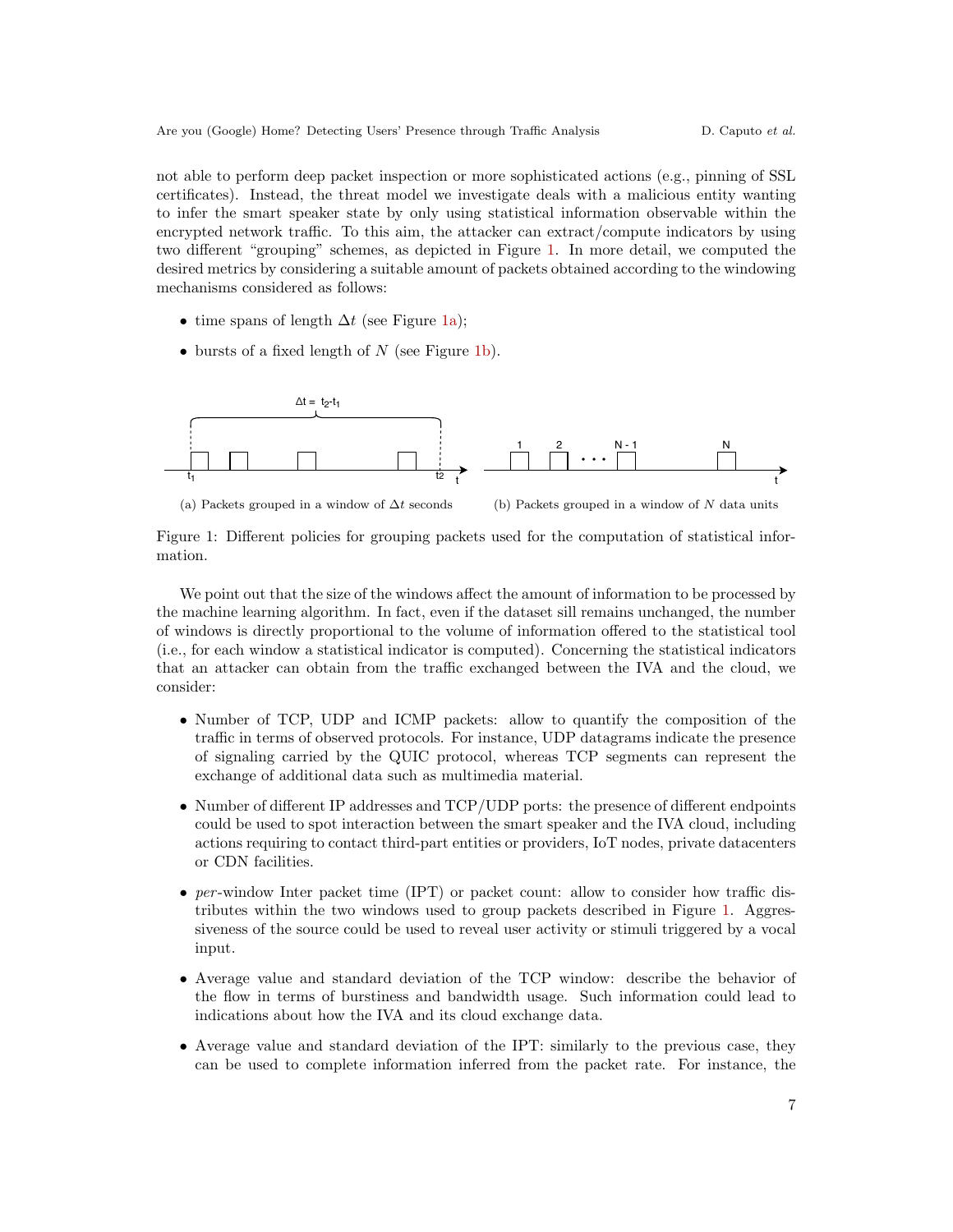IPT could be used to recognize whether a flow is generated by an application with some real-time constraints.

- Average value and standard deviation of the packet length: hint at the type of the application layer, for instance, small packets can suggest the presence of voice-based activities requiring a low (bounded) packetization delay.
- Average value and standard deviation of the TTL: can be used to mark flow belonging to different portions of the network and possibly indicating that the smart speaker has been activated for a task also requiring the interaction with additional providers or actuators (e.g., IoT nodes).

We point out that many indicators are intrinsically "privacy leaking" as they allow a malicious observer to infer some information about the smart home hosting the device [\[4\]](#page-9-1). For instance, counting different conversations and the number of protocol data units in a timeframe could reveal the presence of specific IoT nodes or the type of the requested operation, e.g., retrieving a summary of the news. At the same time, considering such values could impact on the performance of the classification framework owing to the exploitation of interactions among the different architectural components, which are difficult to forecast.

### <span id="page-7-0"></span>4 Preliminar Results

In this section, we showcase numerical results obtained in our trials. First, we provide an overview of the collected dataset, then we present the performances of machine learning algorithms used to leak privacy of users with particular attention on the time needed for the training phase.

#### 4.1 Dataset Overview

As presented in Section [3,](#page-5-0) the dataset has been generated in a 9 day long measurement campaign composed of three trials of 3 days with different conditions of the microphone of the smart speaker. Specifically, for the mic\_off case, we collected 203, 596 packets for a total size of 69 Mbytes. Instead, when the microphone is active, we collected 216, 456 packets in the mic on scenario and 282, 656 packets mic on noise one, for a total size of 74 and 173 Mbytes, respectively. The overall dataset has been processed with the StandardScaler, thus leading to a statistical population with average equal to 0 and standard deviation equal to 1.

Figure [4](#page-12-0) depicts the average values characterizing the dataset in each scenario. It is worth noting that the average packet length and the average size of the TCP window for the mic\_off and mic on cases are very similar. Instead, for the mic on noise case, the average packet length doubles, whereas the average TCP window size halves.

#### 4.2 Classifying the State of the Smart Speaker

We now show the results obtained when trying to classify the state of the smart speaker to conduct a privacy leaking attack.

The first experiment aimed at investigating whether it is possible to identify if the microphone of the smart speaker or the device hosting the IVA is turned on or off. We point out that this can be also viewed as a sort of side-channel, where the attacker can identify if users are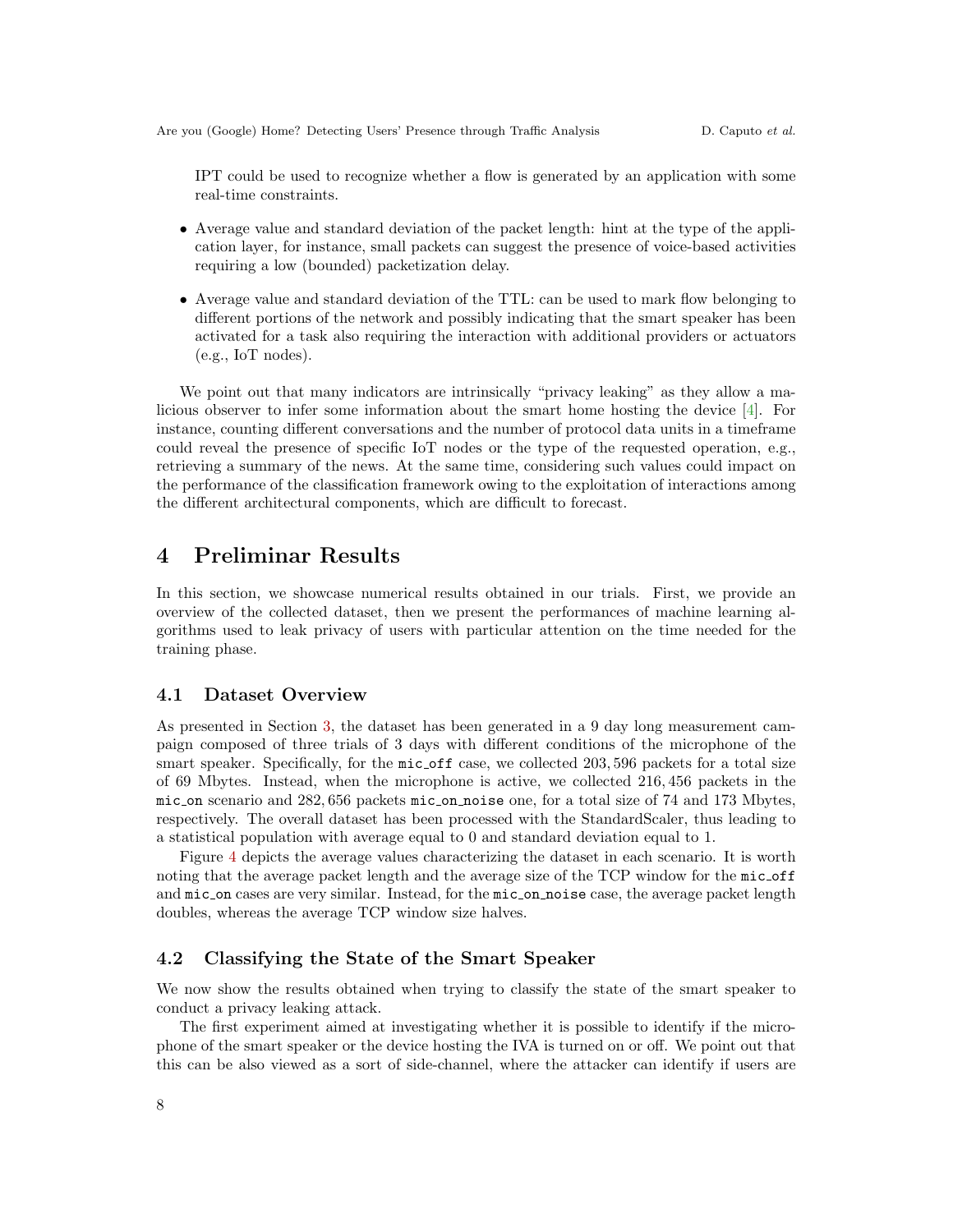in the proximity of the device. In this perspective, Figure [5](#page-12-1) shows the accuracy of the classifiers adopted to infer from the traffic whether the microphone is ON or OFF, i.e., discriminate among mic\_on or mic\_off cases. To better understand the performances, we also investigated when the different "grouping" strategies presented in Section [2.2](#page-4-0) are used to feed the machine learning algorithms.

As shown, best results are achieved by using the AdaBoost algorithm (denoted as AB in the figure). However, it is important to note that, for identifying the state of the microphone with an acceptable level of accuracy, the attacker has to collect about 500 s of traffic or 500 packets. Therefore, a real-time classification could be not possible in the sense that the attacker has to wait a non-negligible amount of time before he/she has the knowledge to launch the attack (e.g., force the physical perimeter where the smart speaker is deployed).

The second experiment aimed at discriminating between the two different behaviors of the surrounding environment, i.e., the mic\_on and mic\_on\_noise states. We recall that such states can be used by the attacker to infer if the smart speaker operates in a silent environment or in the presence of noise, e.g., people are talking to each other or the television is turned on. In both cases, there is not a direct interaction, that is, in the case of Google Home, any user did not issue the "Ok Google" phrase. Then, the malicious user cannot exploit "macro" features of the traffic, such as the number of TCP connections, the IP range or the traffic volume [\[4,](#page-9-1) [22\]](#page-10-0).

Figure [6](#page-13-0) depicts the obtained results. Compared to the previous experiment, to reach a good level of accuracy, it is sufficient to use a reduced amount of packets. As an example, for the case of the Decision Tree, good degrees of accuracy to decide whether the smart speaker is in the mic\_on or mic\_on\_noise states are achieved by using time-windows with  $\Delta t = 15$  seconds or a burst of  $N = 20$  packets. From the perspective of understanding the security and privacy of voice-based appliances, this result reveals a potential exploitable hazard. In fact, when the user does not directly interact with the smart speaker (e.g., the "Ok Google" phrase is not issued), the traffic generated towards the remote cloud should be the same for both the mic on and mic on noise conditions. In other words, it is expected that the network traffic does not exhibit any signature. Even if we did not have access to the internals of the Google Home Mini used in our testbed, the different traffic behaviors could be due to the fact that the smart speaker is always in an "awake" mode and selected stimuli are sent to the cloud as to identify activation phrases like "Ok Google" or "Hey Siri". However, this could partially contradict the believing that such phrases are completely handled locally by the smart speaker or the IVA.

To assess the performances of the different classifiers in a comprehensive manner, Figure [7](#page-13-1) shows the confusion matrices of the AdaBoost and Decision Tree classifiers when used to discriminate between the mic<sub>-</sub>on-mic-on-noise cases. It is possible to notice how the confusion matrices show the goodness of the chosen algorithms having the highest values distributed on the diagonal. Similar considerations can be done for the other techniques but they have been omitted here for the sake of brevity.

#### <span id="page-8-0"></span>5 Conclusions and Future Works

In this paper, we investigated the feasibility of adopting machine learning techniques to breach the privacy of users interacting with smart speakers or voice assistants. Different from other works discovering the presence of the user via intrinsically privacy-leaking activities (e.g., the activation of a IoT node and the related traffic flow), we concentrated on discriminating how the internal microphone is used. Results indicate the effectiveness of our approach, thus making the management of silence and noise  $\epsilon p_{0}$  as major privacy concerns. To increase the user's privacy a possible countermeasure could be the insertion of suitable padding inside the packets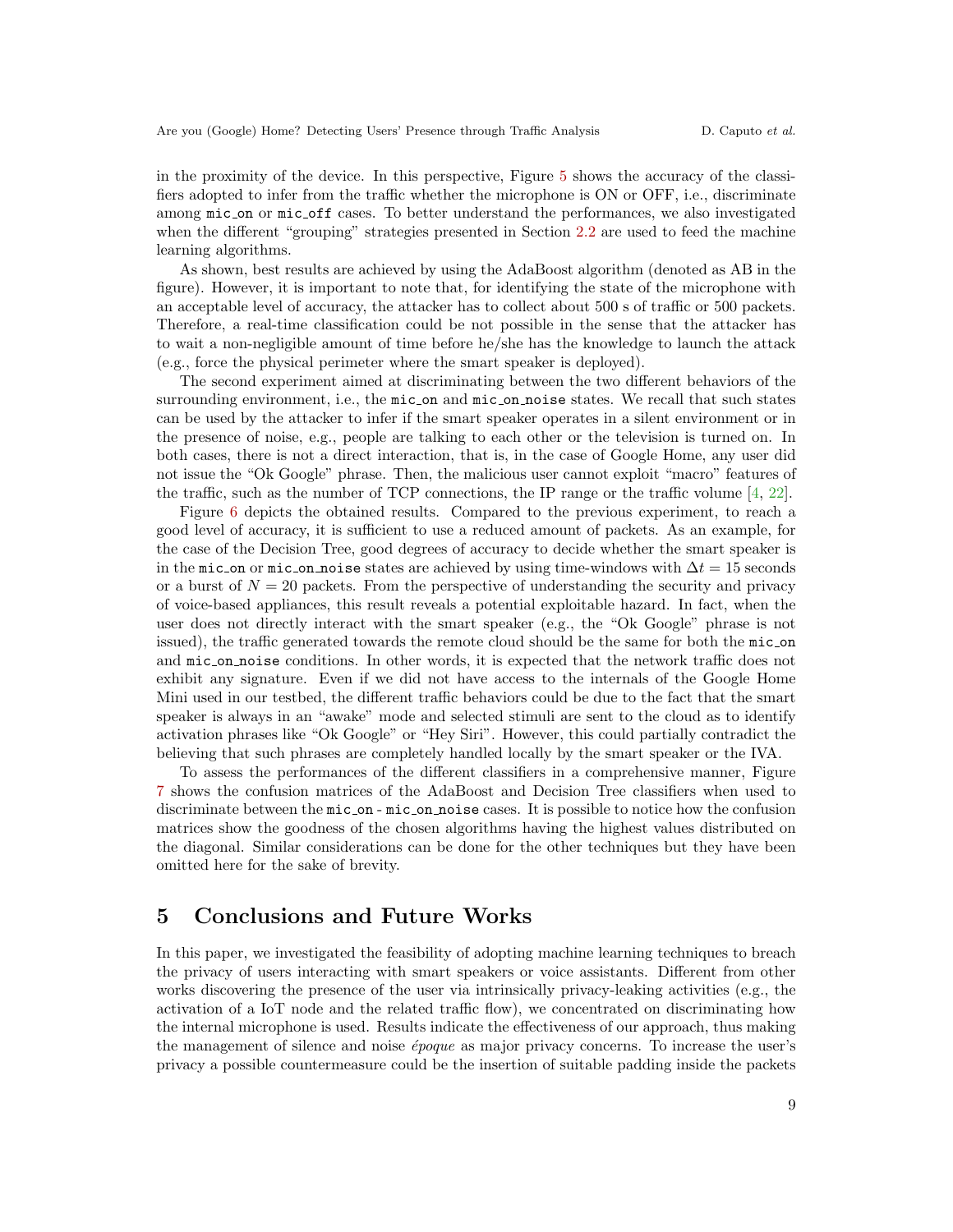to normalize the average length, as well as the standard deviation moreover, using a unique protocol for the transport, could add another layer of privacy. Another possible countermeasure could be an of appropriate noise, for instance by exploiting some form of traffic camouflage or morphing [\[14\]](#page-9-13). Therefore, suitable traffic morphing or protocol manipulation techniques should be put in place within the device or, at least, in-home routers as to reduce the attack surface that can be exploited by malicious entities.

Future work will aim at refining our framework by considering smart speakers from other vendors. Besides, we are working towards the implementation of a sort of "warden" able to normalize traffic generated towards the IVA cloud.

### References

- <span id="page-9-3"></span>[1] Abbas Acar, Hossein Fereidooni, Tigist Abera, Amit Kumar Sikder, Markus Miettinen, Hidayet Aksu, Mauro Conti, Ahmad-Reza Sadeghi, and A. Selcuk Uluagac. Peek-a-Boo: I See Your Smart Home Activities, Even Encrypted! 2018.
- <span id="page-9-7"></span>[2] Efthimios Alepis and Constantinos Patsakis. Monkey Says, Monkey Does: Security and Privacy on Voice Assistants. IEEE Access, 5:17841–17851, 2017.
- <span id="page-9-4"></span>[3] Yousef Amar, Hamed Haddadi, Richard Mortier, Anthony Brown, James Colley, and Andy Crabtree. An Analysis of Home IoT Network Traffic and Behaviour. 2018.
- <span id="page-9-1"></span>[4] Noah Apthorpe, Dillon Reisman, and Nick Feamster. A Smart Home is No Castle: Privacy Vulnerabilities of Encrypted IoT Traffic. 2017.
- <span id="page-9-12"></span>[5] Lei Bai, Lina Yao, Salil S Kanhere, Xianzhi Wang, and Zheng Yang. Automatic Device Classification From Network Traffic Streams of Internet of Things. In 43rd Conference on Local Computer Networks, pages 1–9. IEEE, 2018.
- <span id="page-9-8"></span>[6] Prasenjeet Biswal and Omprakash Gnawali. Does QUIC Make the Web Faster? In 2016 IEEE Global Communications Conference, pages 1–6. IEEE, 2016.
- <span id="page-9-9"></span>[7] Andrea Cardaci, Luca Caviglione, Alberto Gotta, and Nicola Tonellotto. Performance Evaluation of SPDY Over High Latency Satellite Channels. In International Conference on Personal Satellite Services, pages 123–134. Springer, 2013.
- <span id="page-9-0"></span>[8] Luca Caviglione. A First Look at Traffic Patterns of Siri. Transactions on Emerging Telecommunications Technologies, 26(April):664–669, 2015.
- <span id="page-9-11"></span>[9] Luca Caviglione, Mauro Coccoli, and Alessio Merlo. A Taxonomy-based Model of Security and Privacy in Online Social Networks. International Journal of Computer Sciences and Engineering, 9(4):325–338, 2014.
- <span id="page-9-6"></span>[10] Luca Caviglione, Maciej Podolski, Wojciech Mazurczyk, and Massimo Ianigro. Covert Channels in Personal Cloud Storage Services: The case of Dropbox. IEEE Transactions on Industrial Informatics, 13(4):1921–1931, 2016.
- <span id="page-9-10"></span>[11] Mauro Conti, Nicola Dragoni, and Viktor Lesyk. A Survey of Man in the Middle Attacks. IEEE Communications Surveys & Tutorials, 18(3):2027–2051, 2016.
- <span id="page-9-2"></span>[12] Bogdan Copos, Karl Levitt, Matt Bishop, and Jeff Rowe. Is Anybody Home? Inferring Activity from Smart Home Network Traffic. In IEEE Security and Privacy Workshops, pages 245–251. IEEE, 2016.
- <span id="page-9-5"></span>[13] Wenrui Diao, Xiangyu Liu, Zhe Zhou, and Kehuan Zhang. Your Voice Assistant is Mine: How to Abuse Speakers to Steal Information and Control Your Phone. In Proceedings of the 4th ACM Workshop on Security and Privacy in Smartphones & Mobile Devices, pages 63–74. ACM, 2014.
- <span id="page-9-13"></span>[14] Kevin P Dyer, Scott E Coull, Thomas Ristenpart, and Thomas Shrimpton. Peek-a-Bboo, I Still See You: Why Efficient Traffic Analysis Countermeasures Fail. In IEEE Symposium on Security and Privacy, pages 332–346. IEEE, 2012.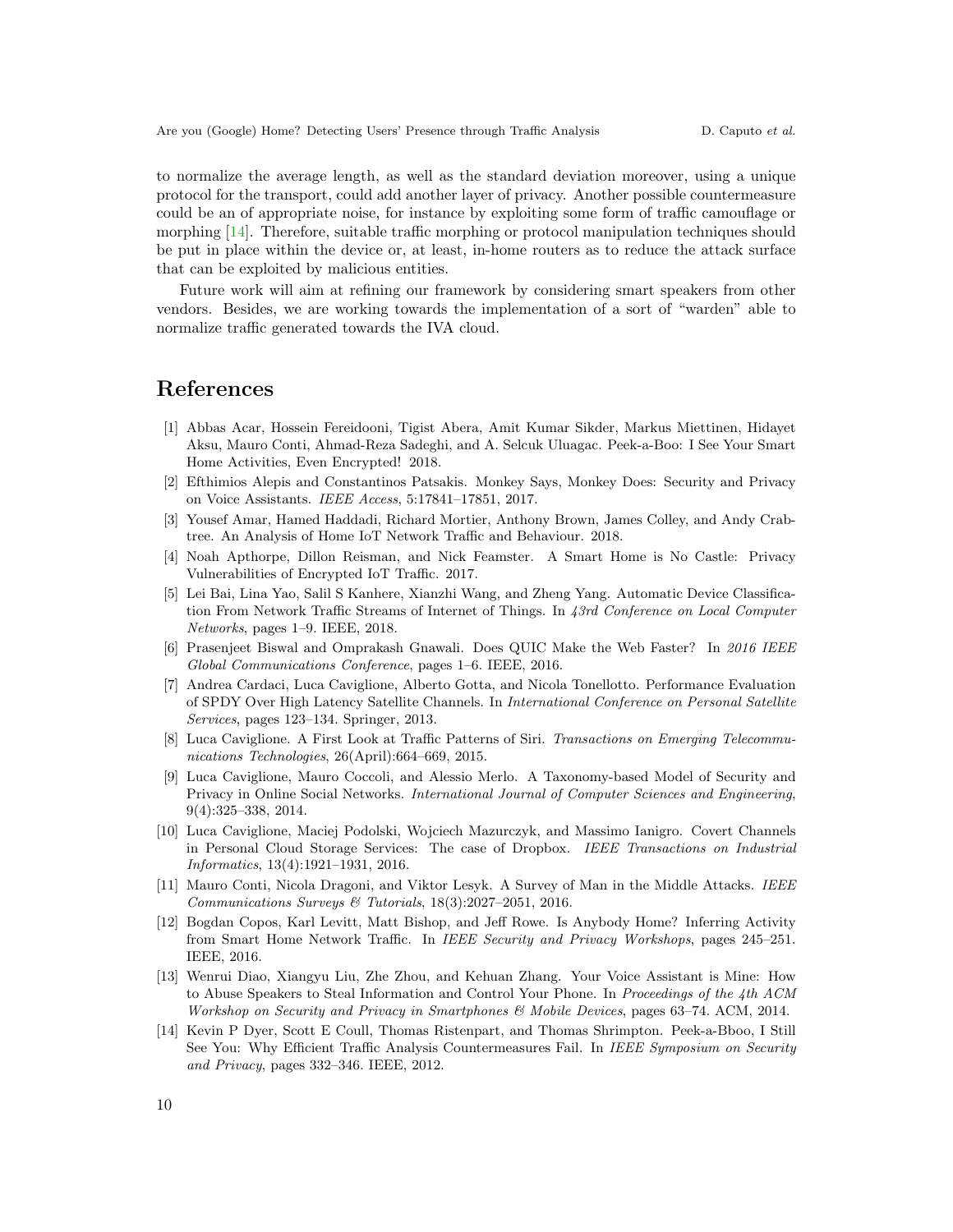- <span id="page-10-3"></span>[15] Marcia Ford and William Palmer. Alexa, Are You Listening to Me? An Analysis of Alexa Voice Service Network Traffic. Personal and Ubiquitous Computing, 23(1):67–79, 2019.
- <span id="page-10-11"></span>[16] T. Hastie, R. Tibshirani, and J. Friedman. The Elements of Statistical Learning: Data Mining, Inference, and Prediction. Springer New York, 2009.
- [17] B. Kinsella. Smart Speaker Prevision. https://voicebot.ai/2019/04/15/smart-speaker-installedbase-to-surpass-200-million-in-2019-grow-to-500-million-in-2023-canalys. Last Accessed: Sept. 2019.
- <span id="page-10-1"></span>[18] Shancang Li, Shancang Li, Kim-Kwang Raymond Choo, Qindong Sun, William J. Buchanan, and Jiuxin Cao. IoT Forensics: Amazon Echo as a Use Case. IEEE Internet of Things Journal, 14(8):1–1, 2015.
- <span id="page-10-2"></span>[19] W. Mazurczyk and L. Caviglione. Information Hiding as a Challenge for Malware Detection. IEEE Security Privacy, 13(2):89–93, 2015.
- <span id="page-10-6"></span>[20] Yair Meidan, Michael Bohadana, Asaf Shabtai, Juan David Guarnizo, Mart´ın Ochoa, Nils Ole Tippenhauer, and Yuval Elovici. ProfilIoT: A Machine Learning Approach for IoT Device Identification Based on Network Traffic Analysis. In Proceedings of the Symposium on Applied Computing, pages 506–509. ACM, 2017.
- <span id="page-10-5"></span>[21] Richard Mitev, Markus Miettinen, and Ahmad-Reza Sadeghi. Alexa Lied to Me: Skill-based Manin-the-Middle Attacks on Virtual Assistants. In Proceedings of the 2019 ACM Asia Conference on Computer and Communications Security, pages 465–478. ACM, 2019.
- <span id="page-10-0"></span>[22] Antônio J Pinheiro, Jeandro de M Bezerra, Caio AP Burgardt, and Divanilson R Campelo. Identifying IoT Devices and Events Based on Packet Length from Encrypted Traffic. Computer Communications, 144:8–17, 2019.
- <span id="page-10-10"></span>[23] S. Rezaei and X. Liu. Deep Learning for Encrypted Traffic Classification: An Overview. IEEE Communications Magazine, 57(5):76–81, May 2019.
- <span id="page-10-7"></span>[24] Mustafizur R Shahid, Gregory Blanc, Zonghua Zhang, and Hervé Debar. IoT Devices Recognition Through Network Traffic Analysis. In EEE International Conference on Big Data, pages 5187– 5192. IEEE, 2018.
- <span id="page-10-9"></span>[25] Siraj A Shaikh, Howard Chivers, Philip Nobles, John A Clark, and Hao Chen. Network Reconnaissance. Network Security, 2008(11):12–16, 2008.
- <span id="page-10-8"></span>[26] Charles V Wright, Lucas Ballard, Fabian Monrose, and Gerald M Masson. Language Identification of Encrypted VoIP Traffic: Alejandra y Roberto or Alice and Bob? In USENIX Security Symposium, volume 3, pages 43–54, 2007.
- <span id="page-10-4"></span>[27] Yuchen Yang, Longfei Wu, Guisheng Yin, Lijie Li, and Hongbin Zhao. A Survey on Security and Privacy Issues in Internet-of-Things. IEEE Internet of Things Journal, 4(5):1250–1258, 2017.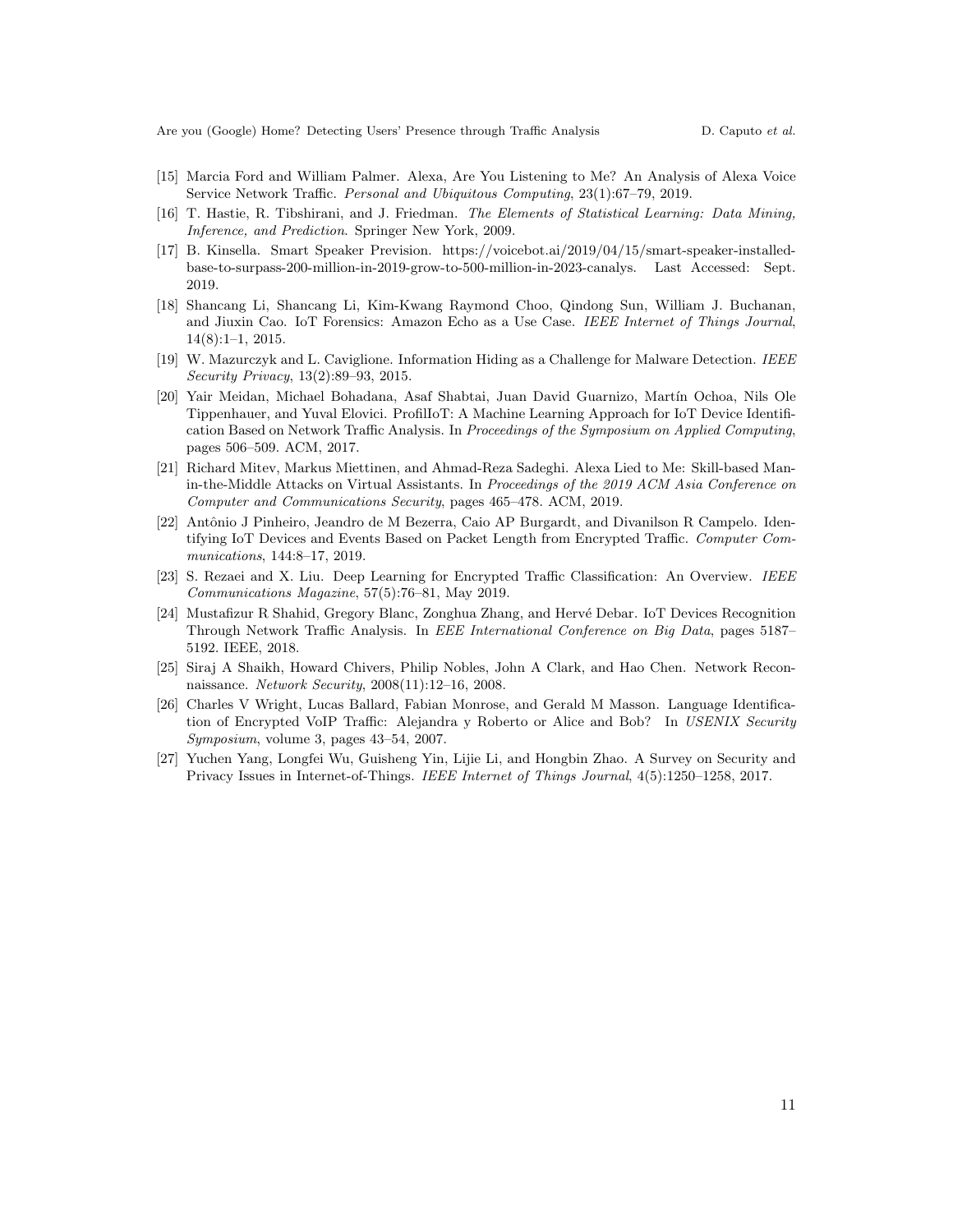Are you (Google) Home? Detecting Users' Presence through Traffic Analysis D. Caputo et al.

## A Appendix

#### A.1 General smart home scenario and threat model

<span id="page-11-0"></span>

Figure 2: General system architecture used by smart speakers to control nodes in smart home scenarios.

<span id="page-11-1"></span>

Figure 3: Reference threat model targeting the encrypted traffic for privacy-breaching attacks.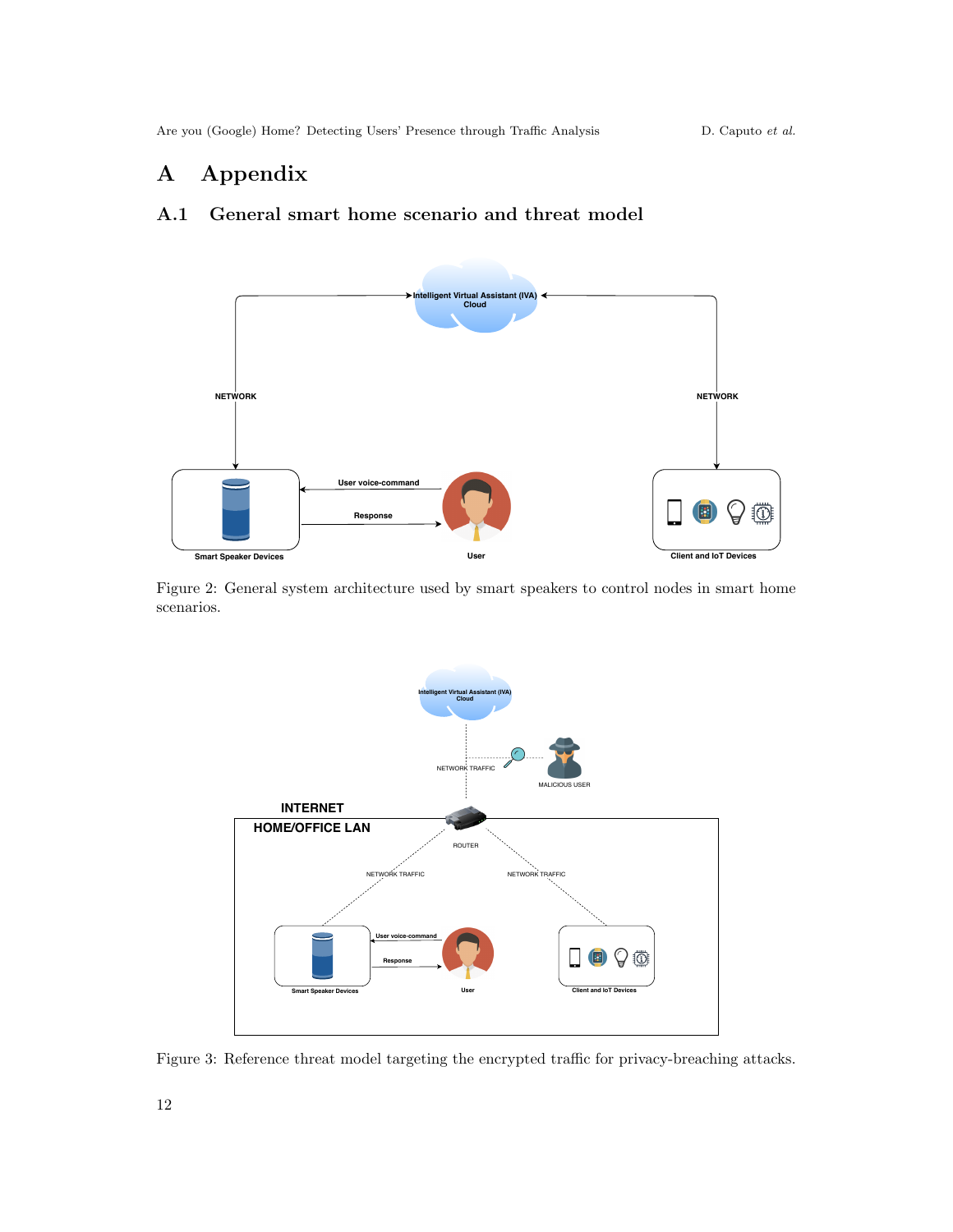<span id="page-12-0"></span>

### A.2 Dataset Overview and Classifiers Results

Figure 4: Average values for the Packet Length, TCP Window, IPT and TTL computed over the entire dataset.

<span id="page-12-1"></span>

Figure 5: Accuracy of the classifiers for the mic\_off and mic\_on cases.